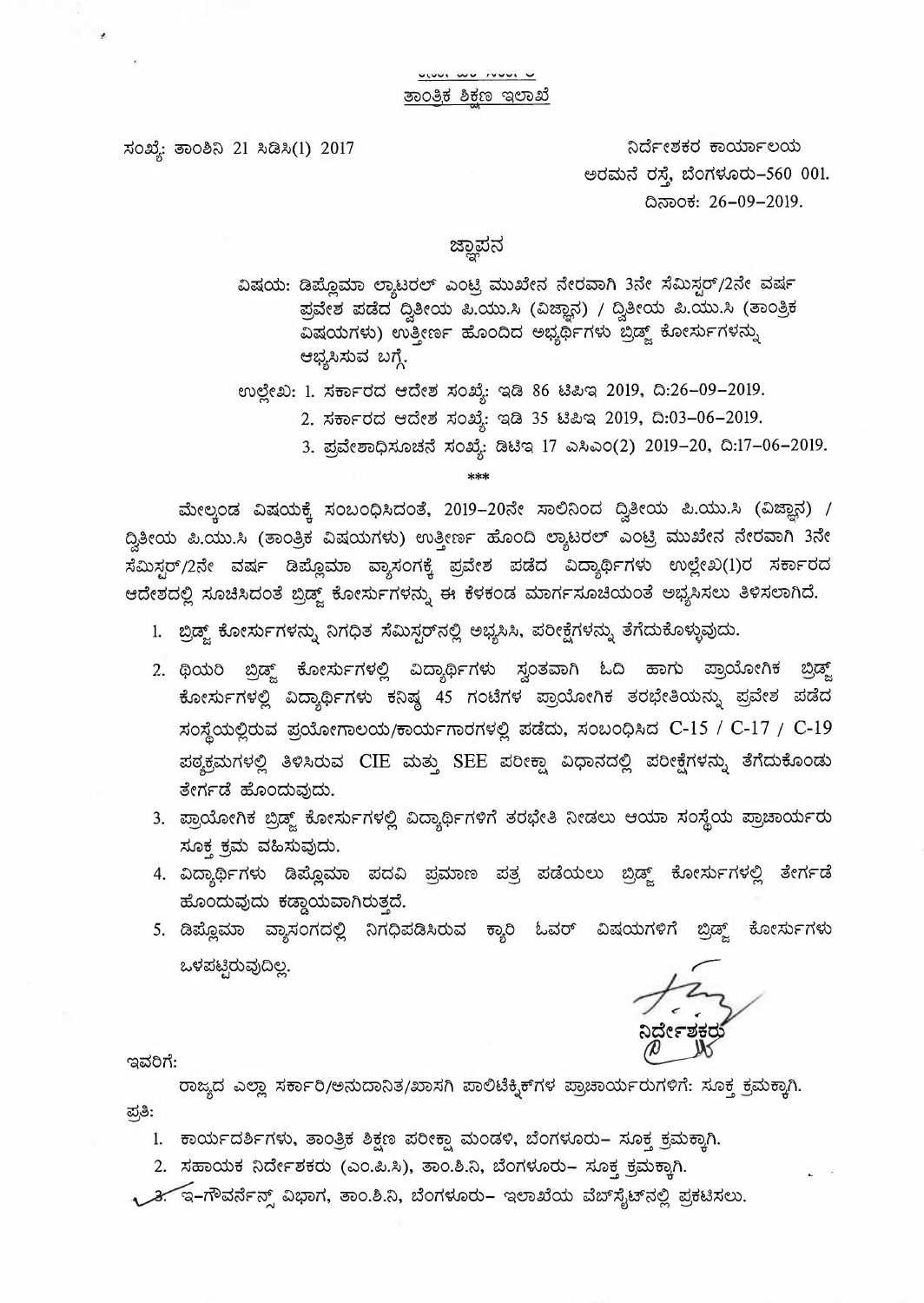## <u>ಕರ್ನಾಟಕ ಸರ್ಕಾರದ ನಡವಳಗಳು</u>

ವರ್ಷ ಪ್ರವೇಶ ಪಡೆದ ದ್ವಿತೀಯ ಪಿ.ಯು.ಸಿ (ವಿಜ್ಞಾನ) / ದ್ವಿತೀಯ ´ಪಿ.ಯು.ಸಿ (ತಾಂತ್ರಿಕ ವಿಷಯಗಳು) ಉತ್ತೀರ್ಣ ಹೊಂದಿದ ಅಭ್ಯರ್ಥಿಗಳು <u> ಜ್ರಿಡ್ಜ್</u> ಕೋರ್ಸುಗಳನ್ನು ಆಭ್ಯಸಿಸುವ ಬಗ್ಗೆ

<u> ಓದಲಾಗಿದೆ:</u>

十一

Expans

1. ಸರ್ಕಾರದ ಆದೇಶ ಸಂಖ್ಯೆ. ಇಡಿ 35 ೞಪಿಇ 2019, ದಿನಾಂಕ: 03.06.2019.  $\sqrt$  2. ನಿರ್ದೇಶಕರು, ತಾಂತ್ರಿಕ ಶಿಕ್ಷಣ ಇಲಾಖೆರವರ ಪತ್ರ ಸಂಖ್ಯೆ: ತಾಂಶಿನಿ 21 ಸಿಡಿಸಿ(1) 2017, 0:26.06.2019.

ಮೇಲೆ ಓದಲಾದ ಕ್ರಮ ಸಂಖ್ಯೆ (1)ರ ಸರ್ಕಾರಿ ಆದೇಶದಲ್ಲ 2O19–2Oನೇ ಸಾಲನಿಂದ ದ್ವಿತೀಯ ಪಿ.ಯು.ಸಿ (ವಿಜ್ಞಾನ) / ದ್ವಿತೀಯ ಪಿ.ಯು.ಸಿ (ತಾಂತ್ರಿಕ ವಿಷಯಗಳು) ಉತ್ತೀರ್ಣ ಹೊಂದಿದ ಅಭ್ಯರ್ಥಿಗಳಗೆ ಲ್ಯಾಟರಲ್ ಎಂಟ್ರ ಮುಖೇನ ನೇರವಾಗ<u>ಿ .ಇ</u>ನೇ ಸೆಮಿಸ್ಟರ್/2ನೇ ವರ್ಷ ಡಿಪ್ಲೊಮಾ ವ್ಯಾಸಂಗಕ್ಕೆ ಪ್ರವೇಶಾವಕಾಶವನ್ನು ಕಲ್ಪಸಲಾಗಿರುತ್ತದೆ.

ಮೇಲೆ ಓದಲಾದ ಕ್ರಮ ಸಂಖ್ಯೆ (2)ರ ಪತ್ರದಲ್ಲ. ಲ್ಯಾಟರಲ್ ಎಂಟ್ರ ಮುಖೇನ ನೇರವಾಗಿ ತನೇ ಸೆಮಿಸ್ಟರ್/2ನೇ ವರ್ಷ ಡಿಪ್ಲೊಮಾ ವ್ಯಾಸಂಗಕ್ಕೆ ಪ್ರವೇಶಾವಕಾಶವನ್ನು ಪಡೆಯುವ ದ್ವಿತೀಯ ಪಿ.ಯು.ಸಿ (ವಿಜ್ಞಾನ / ತಾಂತ್ರಿಕ ವಿಷಯಗಳು) ಉತ್ತೀರ್ಣ ಹೊಂದಿದ ಅಭ್ಯರ್ಥಿಗಳಗೆ ಡಿಪ್ಲೊಮಾ ಮೊದಲನೇ ವರ್ಷದ ತಾಂತ್ರಿಕ ವಿಷಯಗಳಲ್ಲ ಪರಿಣತಿ ಇಲ್ಲದಿರುವುದರಿಂದ, ಎರಡನೇ ಮತ್ತು ಮೂರನೇ ವರ್ಷದಲ್ಲರುವ ತಾಂತ್ರಿಕ ಪಠ್ಯವಿಷಯಗಳನ್ನು ಅಭ್ಯಸಿಸಲು ಮೊದಲನೇ ವರ್ಷ ಡಿಪ್ಲೊಮಾ ಎಂದು ವಿಷಯ ತಜ್ಞರ ಸಮಿತಿ ವರದಿ ನೀಡಿರುತ್ತಾರೆ. ಆದ್ದರಿಂದ ವಿದ್ಯಾರ್ಥಿಗಳು ಆಯ್ಕೆ ಮಾಡಿಕೊಳ್ಳುವ ಡಿಪ್ಲೊಮಾ ಪ್ರೋಗ್ರಾಂಗಳಗೆ ಅನುಗುಣವಾಗಿ ಸಂಬಂಧ ಪಟ್ಟ ಜ್ರಿಡ್ಜ್ ಕೋರ್ಸುಗಳನ್ನು ౩ ಮತ್ತು 4ನೇ ಸೆಮಿಸ್ಟರ್**ನಲ್ಲ ವಿದ್ಯಾರ್ಥಿಗಳು ಅಭ್ಯಸಿಸಬೇಕಾಗಿರುತ್ತದೆ**. ಅದರಂತೆ, ದ್ವಿತೀಯ ಪಿ.ಯು.ಸಿ (ವಿಜ್ಞಾನ / ತಾಂತ್ರಿಕ ವಿಷಯಗಳು) ಉತ್ತೀರ್ಣರಾಗಿ ಲ್ಯಾಟರಲ್ ಎಂಟ್ರ ಮುಖೇನ 3ನೇ ಸೆಮಿಸ್ಟರ್/2ನೇ ವರ್ಷ ಡಿಪ್ಲೊಮಾ ಪ್ರವೇಶ ಪಡೆದ ಅಭ್ಯರ್ಥಿಗಳು 2೦19–2೦ನೇ ಸಾಲನಿಂದ ವಿದ್ಯಾರ್ಥಿಗಳು ಆಯ್ಕೆ ಮಾಡಿಕೊಳ್ಳುವ ಡಿಪ್ಲೊಮಾ ಪ್ರೋಗ್ರಾಂಗಳಗೆ ಅನುಗುಣವಾಗಿ ಸಂಬಂಧ ಪಟ್ಟ ಕೋರಿ ತಾಂತ್ರಿಕ ಶಿಕ್ಷಣ ನಿರ್ದೇಶಕರು ಪ್ರಸ್ತಾವನೆ ಸಲ್ಲಸಿರುತ್ತಾರೆ.

ಪ್ರಸ್ತಾವನೆಯನ್ನು ಕೂಲಂಕಷವಾಗಿ ಪರಿಶೀಲಸಿ ಸರ್ಕಾರವು ಈ ಕೆಳಕಂಡಂತೆ ಆದೇಶಿಸಿದೆ.

## <u>ಸರ್ಕಾರದ ಆದೇಶ ಸಂಖ್ಯೆ: ಇಡಿ 86 ೞಪಿಇ 2019,</u> <u> ಬೆಂಗಳೂರು ದಿನಾಂಕ: 26ನೇ ಸೆಫ್ಟಂಬರ್ 2019.</u>

ಪ್ರಸ್ತಾವನೆಯಲ್ಲ ವಿವರಿಸಿರುವ ಅಂಶಗಳ ಹಿನ್ನೆಲೆಯಲ್ಲ. ದ್ವಿತೀಯ ಪಿ.ಯು.ಸಿ (ವಿಜ್ಞಾನ / ತಾಂತ್ರಿಕ ವಿಷಯಗಳು) ಉತ್ತೀರ್ಣರಾಗಿ ಲ್ಯಾಟರಲ್ ಎಂಟ್ರ್ನಮುಖೇನ 3ನೇ ಸೆಮಿಸ್ಟರ್/2ನೇ ಪರ್ಷ

ಮಟ 2ಕ್ಕೆ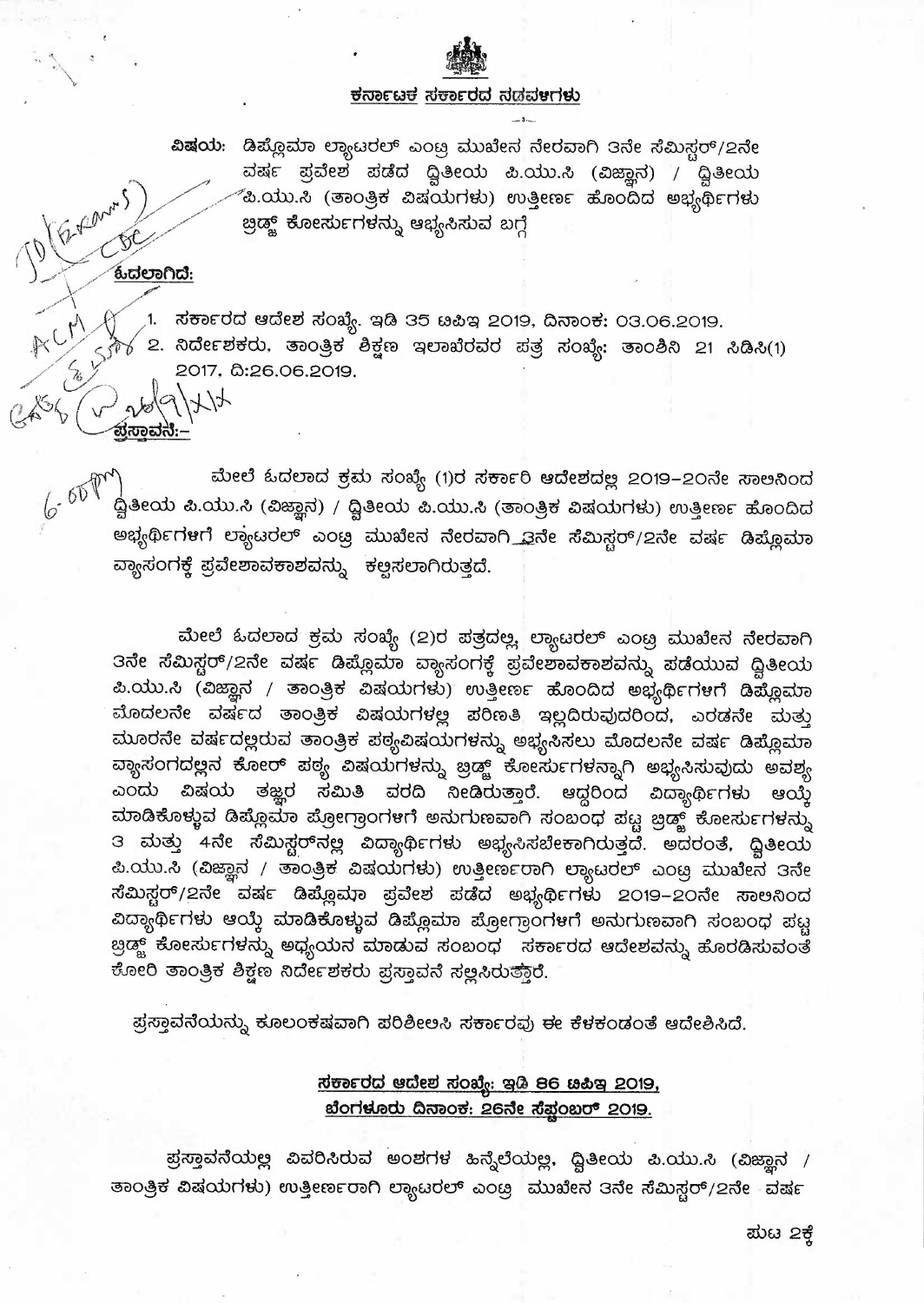ಡಿಪ್ಲೊಮಾ ಪ್ರವೇಶ ಪಡೆದ ವಿದ್ಯಾರ್ಥಿಗಳು 2019–20ನೇ ಸಾಅನಿಂದ ಈ ಆದೇಶಕ್ಕೆ ಲಗತ್ತಿಸಿರುವ ಅನುಬಂಧದಲ್ಲರುವ ಪ್ರೋಗ್ರಾಂವಾರು ಪಟ್ಟಮಾಡಿರುವ ಜ್ರಡ್ಜ್ ಕೋರ್ಸುಗಳನ್ನು ಅಭ್ಯಸಿಸುವಂತೆ ಸೂಚಿಸಿ ಆದೇಶಿಸಿದೆ.

> ಕರ್ನಾಟಕ ರಾಜ್ಯಪಾಲರ ಆದೇಶಾನುಸಾರ ಮತ್ತು ಅವರ ಹೆಸರಿನಲ್ಲ,

 $\frac{a}{28/9/19}$ 

(ಮನೋರಮ ಡಿ.ಫಿ) ಸರ್ಕಾರದ ಅಧೀನ ಕಾರ್ಯದರ್ಶಿ,  $\sqrt{2}$  ಶಿಕ್ಷಣ ಇಲಾಖೆ(ತಾಂತ್ರಿಕ ಶಿಕ್ಷಣ).

 $\overrightarrow{u}$ 

- 1. ನಿರ್ದೇಶಕರು, ತಾಂತ್ರಿಕ ಶಿಕ್ಷಣ ಇಲಾಖೆ, ಅರಮನೆ ರಸ್ತೆ, ಬೆಂಗಳೂರು 560 001.
- 2. ಸಂಬಂಧಪಟ್ಟ ಎಲ್ಲಾ ಸರ್ಕಾರಿ/ಅನುದಾನಿತ/ಖಾಸಗಿ ಅನುದಾನರಹಿತ ಪಾ<mark>ಅ</mark>ಬೆಕ್<del>ನಿಕ್</del>ಗಳ ಪ್ರಾಂಶುಪಾಲರುಗಳಗೆ (ತಾಂತ್ರಿಕ ಶಿಕ್ಷಣ ನಿರ್ದೇಶಕರ ಮುಖಾಂತರ).
- 3. ಸರ್ಕಾರದ ಅಪರ ಮುಖ್ಯ ಕಾರ್ಯದರ್ಶಿ, ಶಿಕ್ಷಣ ಇಲಾಖೆ (ಉನ್ನತ ಶಿಕ್ಷಣ) ರವರ ಆಪ್ತ ಕಾರ್ಯದರ್ಶಿರವರಿಗೆ.
- 4. ಮಾಹಿತಿ ಕೇಂದ್ರ.
- 5. ಶಾಖಾ ರಕ್<mark>ವಾ ಕಡತ</mark> / ಹೆಚ್ಚುವರಿ ಪ್ರತಿ.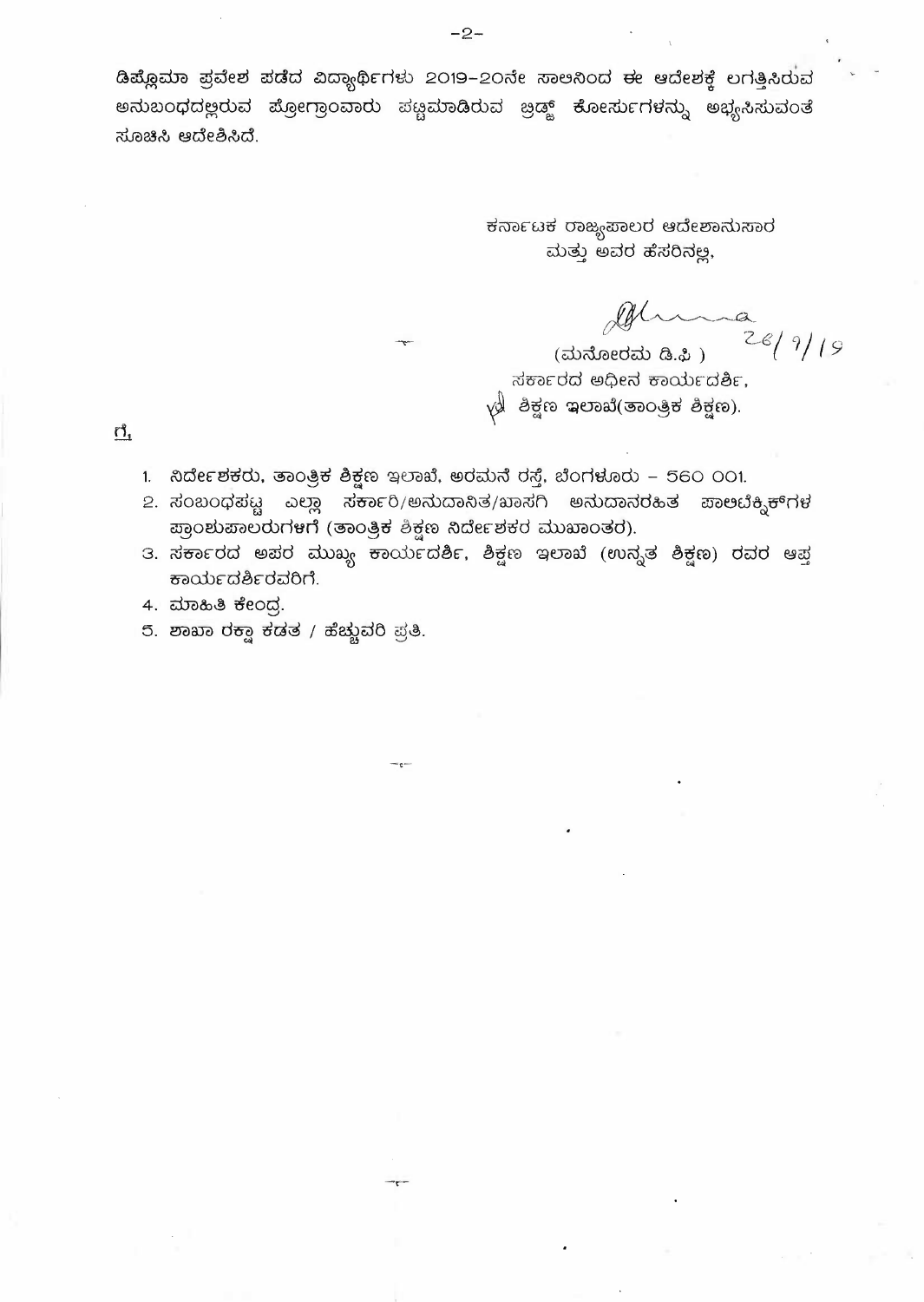## <u>ಅನುಬಂಧ– ಡಿಪ್ಲೊಮಾ ಪ್ರೋಗ್ರಾಂವಾರು ಜ್ರಡ್ಡ್ ಕೋರ್ಸುಗಳ ಪಟ್ಟ</u>

| SI.            | Diploma Programme               | <b>Bridge</b> | Bridge course name               | Semester in which           |
|----------------|---------------------------------|---------------|----------------------------------|-----------------------------|
| No             |                                 | course        |                                  | bridge course to be         |
|                |                                 | code          |                                  | taken                       |
| $\mathbf{1}$   | Civil Engineering (GL)          | 15CE12D       | <b>Engineering Drawing-I</b>     | $3rd$ semester              |
|                |                                 | 15CE21T       | Surveying-I                      | 4 <sup>th</sup><br>semester |
|                |                                 | 15CE23P       | <b>Surveying Practice-I</b>      | 4 <sup>th</sup><br>semester |
| $\overline{2}$ | Civil Engineering (PHE)         | 15CE12D       | <b>Engineering Drawing-I</b>     | $3^{rd}$<br>semester        |
|                |                                 | 15CE21T       | Surveying-I                      | 4 <sup>th</sup><br>semester |
|                |                                 | 15PH21P       | <b>Surveying Practice-I</b>      | 4 <sup>th</sup><br>semester |
| $\overline{3}$ | Civil<br>(Environmental)        | 15CE12D       | <b>Engineering Drawing-I</b>     | $3^{rd}$<br>semester        |
|                | Engineering                     | 15CE21T       | Surveying-I                      | 4 <sup>th</sup><br>semester |
|                |                                 | 15EN21P       | <b>Surveying Practice-I</b>      | 4 <sup>th</sup><br>semester |
| $\overline{4}$ | Technology<br>Water<br>&        | 15CE12D       | <b>Engineering Drawing-I</b>     | 3 <sup>rd</sup><br>semester |
|                | <b>Health Sciences</b>          | 15CE21T       | Surveying-I                      | $4^{\text{th}}$<br>semester |
|                |                                 | 15WT22P       | <b>Surveying Practice-I</b>      | 4 <sup>th</sup><br>semester |
| 5              | Architecture                    | 15AR11T       | History of Architectural-I       | 3 <sup>rd</sup><br>semester |
|                |                                 | 15AR13P       | Architectural Graphics -I        | $3^{rd}$<br>semester        |
|                |                                 | 15AR14P       | Visual Art and Drawing           | 3 <sup>rd</sup><br>semester |
|                |                                 | 15AR21T       | History of Architectural-II      | $4^{\text{th}}$<br>semester |
|                |                                 | 15AR23P       | Architectural Graphics -II       | 4 <sup>th</sup><br>semester |
| 6              | <b>Interior Decoration</b>      | 15AR13P       | Architectural Graphics -I        | $3^{rd}$<br>semester        |
|                |                                 | 15ID11P       | Drawing and Rendering -I         | $3^{rd}$<br>semester        |
|                |                                 | 15ID12P       | <b>Basic Design-I</b>            | $3^{rd}$<br>semester        |
|                |                                 | 15ID22P       | <b>Basic Design-II</b>           | 4 <sup>th</sup><br>semester |
|                |                                 | 15AR23P       | Architectural Graphics -II       | 4 <sup>th</sup><br>semester |
|                |                                 | 15ID21P       | Drawing and Rendering -II        | 4 <sup>th</sup><br>semester |
| $\overline{7}$ | Mechanical<br>Engineering       | 15ME01D       | <b>Engineering Drawing</b>       | $3^{rd}$<br>semester        |
|                | (GL)                            | 15ME11T       | <b>Workshop Technology</b>       | 3 <sup>rd</sup><br>semester |
| 8              | Mechanical<br>Engineering       | 15MY11T       | <b>Elements of Machine Tools</b> | $3^{rd}$<br>semester        |
|                | (MTT)                           | 15ME01D       | <b>Engineering Drawing</b>       | $3^{rd}$<br>semester        |
| 9              | Mechanical<br>Engineering       | 15ME03T       | <b>Basic Mechanical Engg.</b>    | $3^{\rm rd}$<br>semester    |
|                | (HPT)                           | 15ME01D       | Engineering Drawing.             | $3^{rd}$<br>semester        |
|                |                                 | 15ME14P       | Basic workshop-I                 | 4 <sup>th</sup><br>semester |
| 10             | Mechanical<br>Engineering       | 15ME03T       | Basic Mechanical Engg.           | 3 <sup>rd</sup><br>semester |
|                | (WSM)                           | 15WS21P       | Computer aided Engineering       | 4 <sup>th</sup><br>semester |
|                |                                 |               | Drawing                          |                             |
| 11             | Mechanical<br>Engineering       | 15ME01D       | <b>Engineering Drawing</b>       | 3 <sup>rd</sup><br>semester |
|                | (TT)                            | 15ME03T       | Basic Mechanical Engg.           | $3rd$ semester              |
|                |                                 | 15MI21P       | Computer aided Engineering       | 4 <sup>th</sup><br>semester |
|                |                                 |               | Drawing                          |                             |
| 12             | <b>Mechatronics Engineering</b> | 15ME01D       | <b>Engineering Drawing</b>       | $3^{rd}$<br>semester        |
| 13             | Metallurgical Engineering       | 15MT21T       | Ore Processing                   | 3 <sup>rd</sup><br>semester |
|                |                                 | 15ME01D       | <b>Engineering Drawing</b>       | $3^{rd}$<br>semester        |
| 14             | Mining Engineering              | 15MN21T       | Mine<br>construction<br>and      | $3rd$ semester              |
|                |                                 |               | Development                      |                             |
|                |                                 | 15MN22T       | Mining Geology-I                 | 4 <sup>th</sup><br>semester |
|                |                                 | 15MN23P       | Mining Lab-I                     | $3^{rd}$<br>semester        |
|                |                                 | 15MN24P       | Mining Geology Lab-I             | 4 <sup>th</sup><br>semester |
| 15             | Tool & Die Making               | 15ME01D       | <b>Engineering Drawing</b>       | $3^{rd}$<br>semester        |
|                |                                 | 15TD22P       | Basic workshop practice-II       | 4 <sup>th</sup><br>semester |
| 16             | <b>Automobile Engineering</b>   | 15ME01D       | <b>Engineering Drawing</b>       | $3^{rd}$<br>semester        |
|                |                                 | 15AT21T       | Automobile Engineering-II        | $3^{rd}$<br>semester        |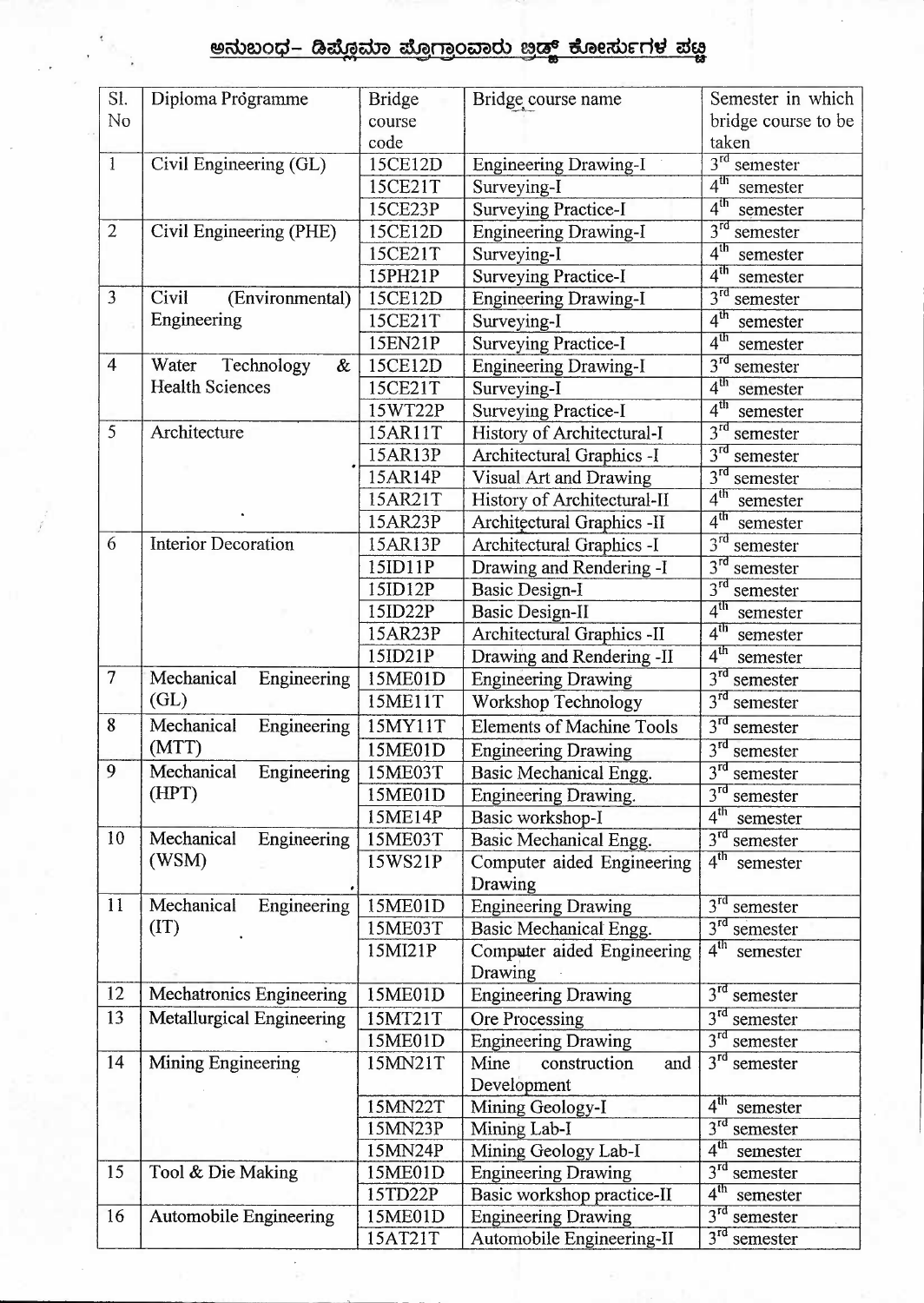|    |                                 | 15AT22P        | Engineering<br>Automobile                       | $3rd$ semester $\cdot$      |
|----|---------------------------------|----------------|-------------------------------------------------|-----------------------------|
|    |                                 |                | Lab-II                                          |                             |
| 17 | <b>Aeronautical Engineering</b> | 15AN23P        | Computer Aided Engineering<br>Graphics          | $3rd$ semester              |
|    |                                 | 15EE01E        | of<br>Electrical<br><b>Basics</b><br>$\&$       | $3rd$ semester              |
|    |                                 |                | Electronics Engg.                               |                             |
|    |                                 | 15EE02P        | Electrical<br>$\&$<br><b>Basics</b><br>of       | $3rd$ semester              |
|    |                                 |                | Electronics Engg. Lab.                          | $4^{\text{th}}$             |
|    |                                 | 15AN21T        | <b>Elements of Aeronautics</b>                  | semester                    |
|    |                                 | 15AN22T        | Fluid<br>Mechanics<br>and<br>Pneumatics         | $4^{\text{th}}$<br>semester |
|    |                                 | 15AN24P        | Mechanics<br>Fluid<br>and                       | 4 <sup>th</sup><br>semester |
|    |                                 |                | Pneumatics Lab.                                 |                             |
| 18 | Electrical & Electronics        | <b>15EE11T</b> | Elements of Electrical Engg.                    | $3rd$ semester              |
|    | Engineering.                    | 15EE12P        | Electrical wiring Lab.                          | $3rd$ semester              |
|    |                                 | 15EE22P        | Electrical Circuits Lab.                        | 4 <sup>th</sup><br>semester |
| 19 | Electronics<br>$\&$             | 15EC21T        | Semiconductor<br>of<br><b>Basics</b>            | $3rd$ semester              |
|    | Communication                   |                | Devices                                         |                             |
|    | Engineering.                    | 15EC22P        | Semiconductor Devices Lab.                      | $3rd$ semester              |
|    |                                 | 15EC23P        | Digital Electronics Lab-I                       | 4 <sup>th</sup><br>semester |
| 20 | Electronic Instrumentation      | 15EI21T        | Semi Conductor Devices                          | 3 <sup>rd</sup><br>semester |
|    | & Control Engineering.          | 15EI22P        | Semi Conductor Devices Lab                      | 4 <sup>th</sup><br>semester |
| 21 | Cinematography (C-17)           | 17SR11P        | <b>Audio Recording Practical</b>                | $3^{rd}$<br>semester        |
|    |                                 | 17CN12P        | Photography Practical                           | 4 <sup>th</sup><br>semester |
| 22 | Sound<br>Recording              | 17SR11P        | <b>Audio Recording Practical</b>                | 3 <sup>rd</sup><br>semester |
|    | Engineering.(C-17)              | 17CN12P        | Photography Practical                           | 4 <sup>th</sup><br>semester |
| 23 | Science<br>&<br>Computer        | 15CS21T        | Computer<br>Digital<br>and                      | $3rd$ semester              |
|    | Engineering.                    |                | Fundamentals                                    |                             |
| 24 | Information<br>Science<br>$\&$  | 15CS21T        | Digital<br>Computer<br>and                      | $3rd$ semester              |
|    | Engineering.                    |                | Fundamentals                                    |                             |
| 25 | Ceramic Technology              | 15ME01D        | <b>Engineering Drawing</b>                      | 3 <sup>rd</sup><br>semester |
| 26 | <b>Textile Technology</b>       | 15TX11T        | Textile Fiber technology                        | 3 <sup>rd</sup><br>semester |
|    |                                 | 15ME02T        | Mechanical Technology                           | 4 <sup>th</sup><br>semester |
|    |                                 | 15TX21T        | Yarn Manufacture-I                              | $4^{\text{th}}$<br>semester |
|    |                                 | 15TX22P        | Yarn Manufacture Lab-I                          | 4 <sup>th</sup><br>semester |
|    |                                 |                |                                                 |                             |
| 27 | <b>Printing Technology</b>      | 15PT21T        | Fundamentals of Design $\&$                     | $3rd$ semester              |
|    |                                 |                | layout                                          |                             |
|    |                                 | 15PT22T        | Introduction<br>to printing                     | $3rd$ semester              |
|    |                                 | 15PT23P        | process and materials<br>Design and layout Lab. | 4 <sup>th</sup><br>semester |
| 28 | Fashion<br>Leather<br>$\&$      | 15ME14P        | Basic workshop practice-I                       | 3 <sup>rd</sup><br>semester |
|    | Technology                      | 15LT21T        | <b>Basics of Leather</b>                        | 3 <sup>rd</sup><br>semester |
|    |                                 | 15ME01D        | <b>Engineering Drawing</b>                      | 4 <sup>th</sup><br>semester |
|    |                                 | 15LT24P        | <b>Tannery Practice</b>                         | 4 <sup>th</sup><br>semester |
| 29 | <b>Chemical Engineering</b>     | 15ME01D        | <b>Engineering Drawing</b>                      | $3^{rd}$<br>semester        |
| 30 | Polymer Technology              | 15ME01D        | <b>Engineering Drawing</b>                      | 3 <sup>rd</sup><br>semester |
|    |                                 | 15PO21P        | Polymer CAD Lab                                 | 4 <sup>th</sup><br>semester |
|    |                                 | 15ME04P        | Machine Shop                                    | 4 <sup>th</sup><br>semester |
|    |                                 |                |                                                 | $3^{rd}$                    |
| 31 | <b>Commercial Practice</b>      | 15CP13T        | Financial Accounting-I                          | semester<br>$3rd$ semester  |
|    |                                 | 15CP14E /      | English/Kannada Shorthand-                      |                             |
|    |                                 | 15CP14K        | I (Principles) & Typewriting.                   | 4 <sup>th</sup>             |
|    |                                 | 15CP21T        | <b>Financial Accounting-II</b>                  | semester                    |

 $\overline{\phantom{a}}$